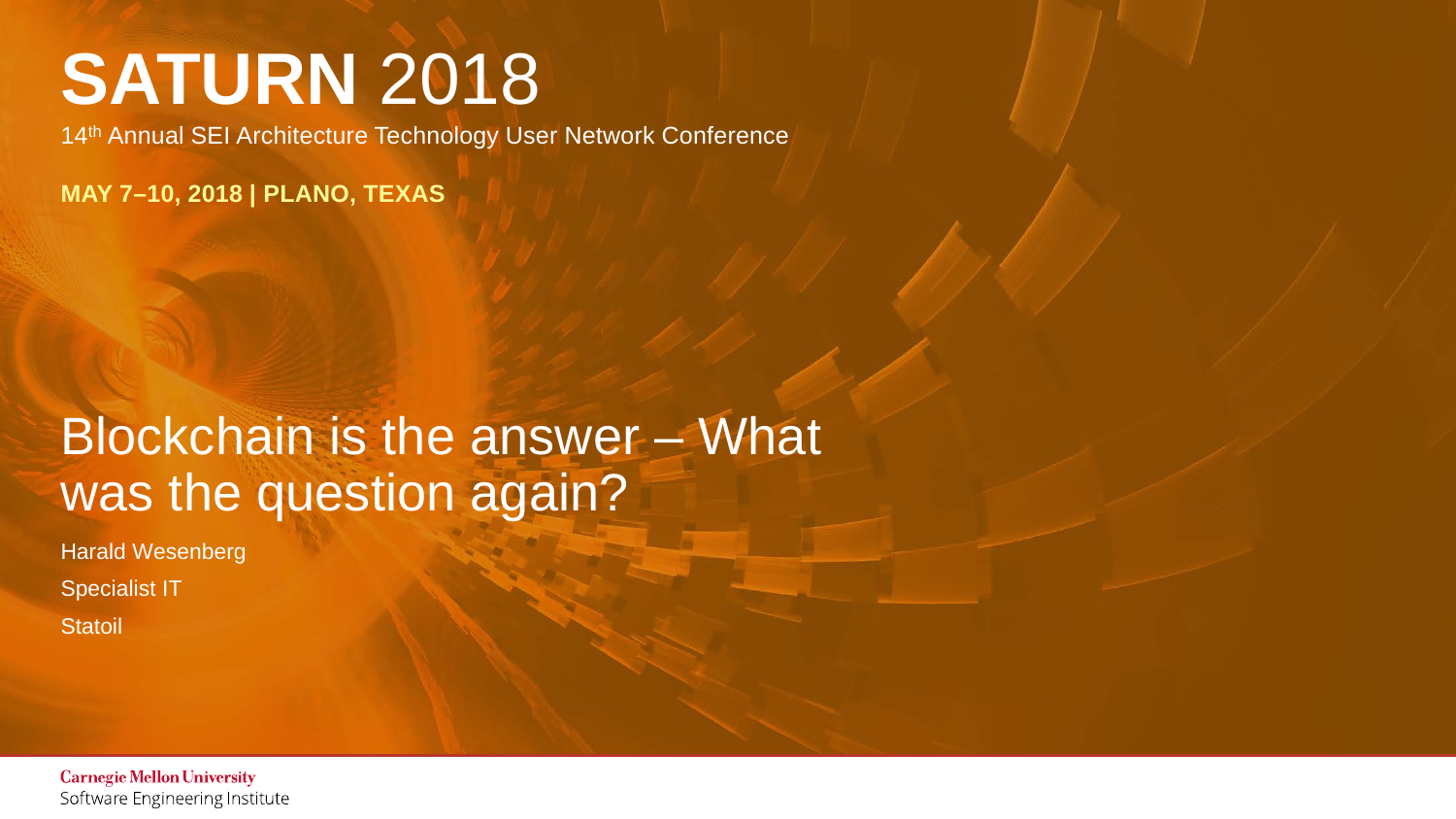

### Bitcoin

Digital currency and wallet Started in 2009 Directly between users No "central bank"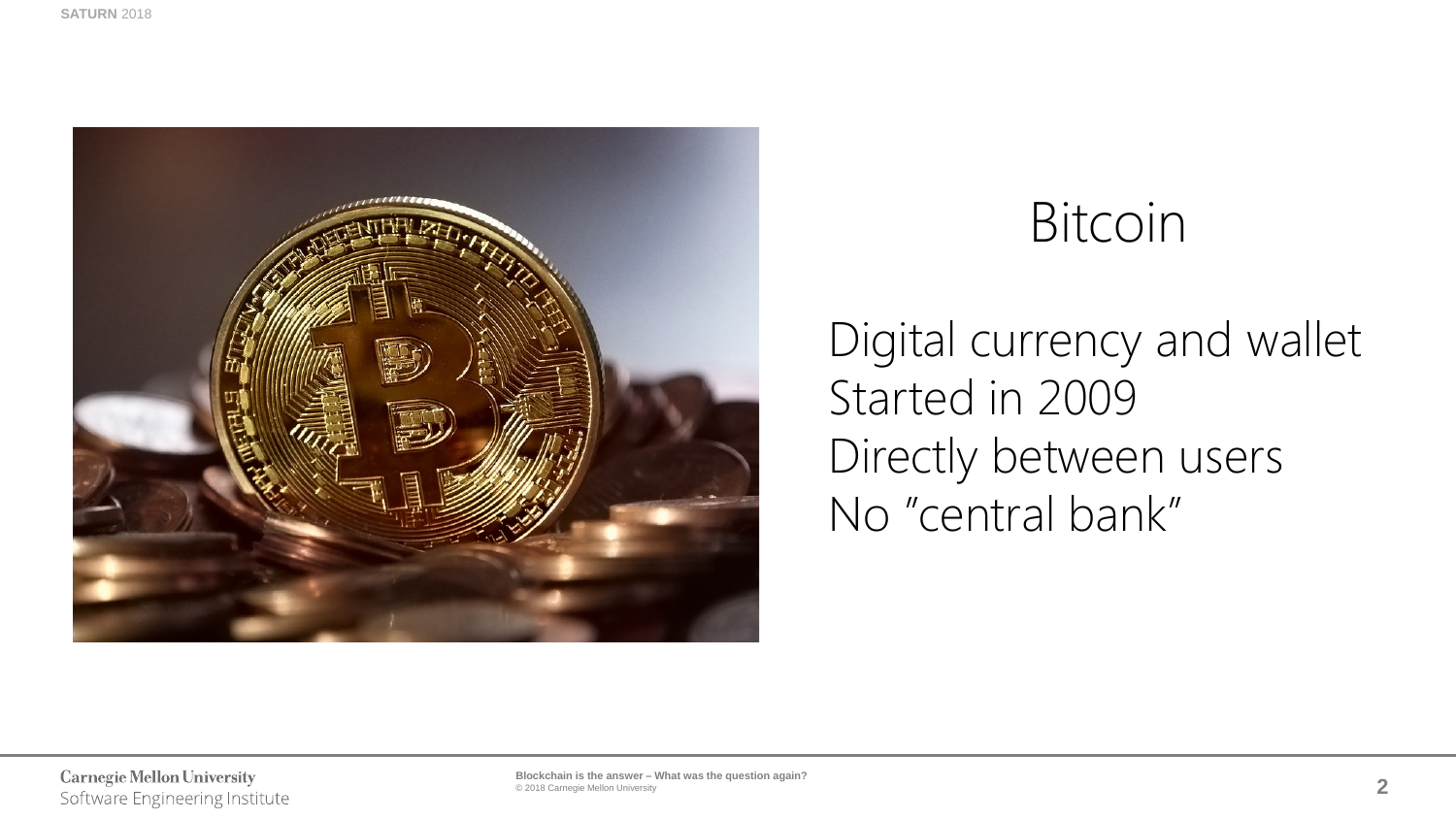### Blockchain creates trust between unknown parties without the use of intermediaries or central authorities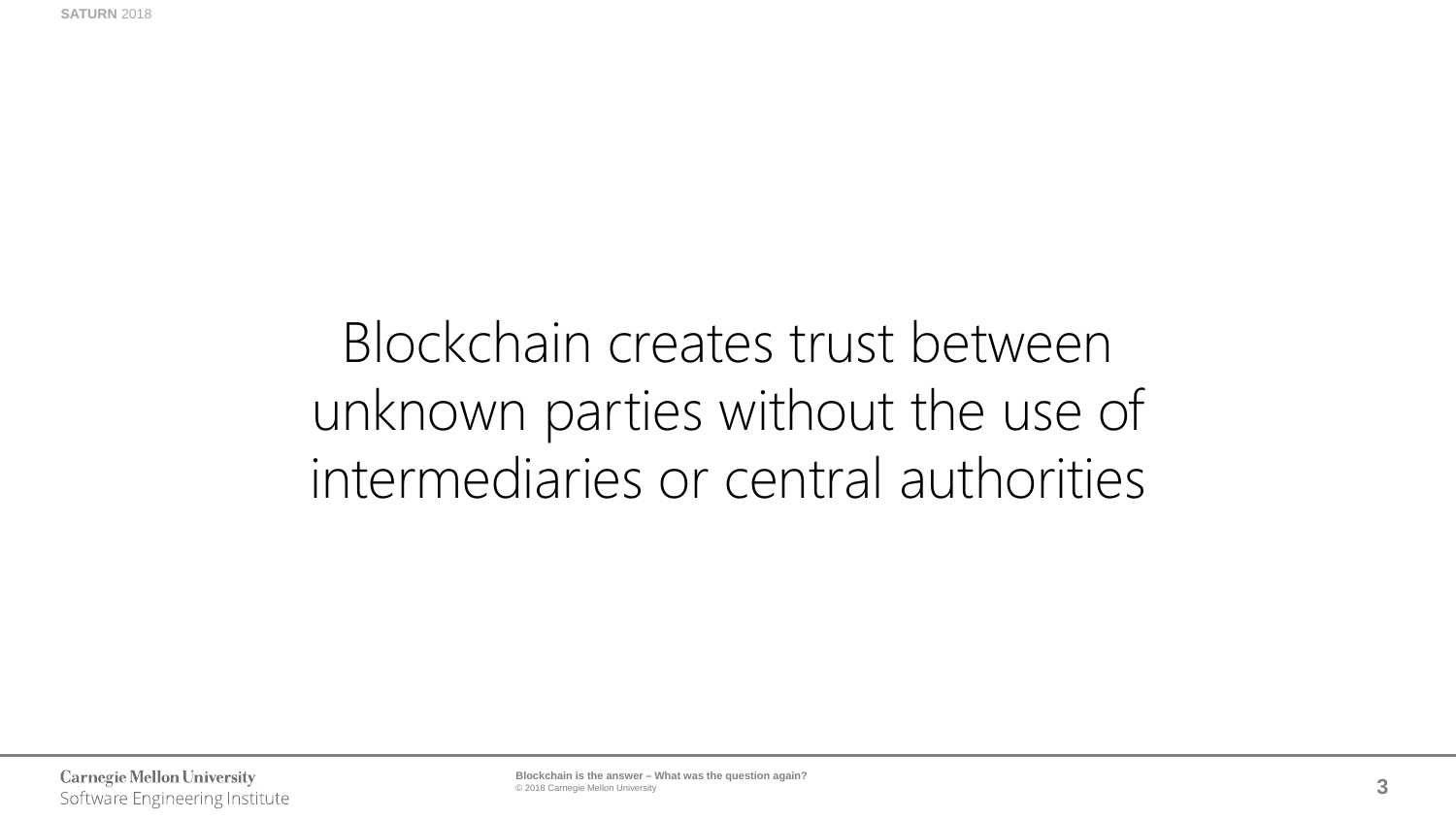## A chain of **transactions** grouped into **blocks**

Block#: 110 ount 87987 gnature: 8YTYR ous block#: 109 ignature: 6T53E



Sender: Alice Alice eceiver: Bob 5000 ender: Alice  $m$ ount:  $5000$ Sender: Alice Sender: Alice Sender: Alice Receiver: Bob Receiver: Bob Receiver: Bob Amount: 5000 Amount: 5000 Amount: 5000 Signature X345R54 Signature X345R54 Signature X345R54

Block#: 111 Total amount 253323 Digital Signature: 2XRT4 Previous block#: 110 Previous Signature: 8YTYR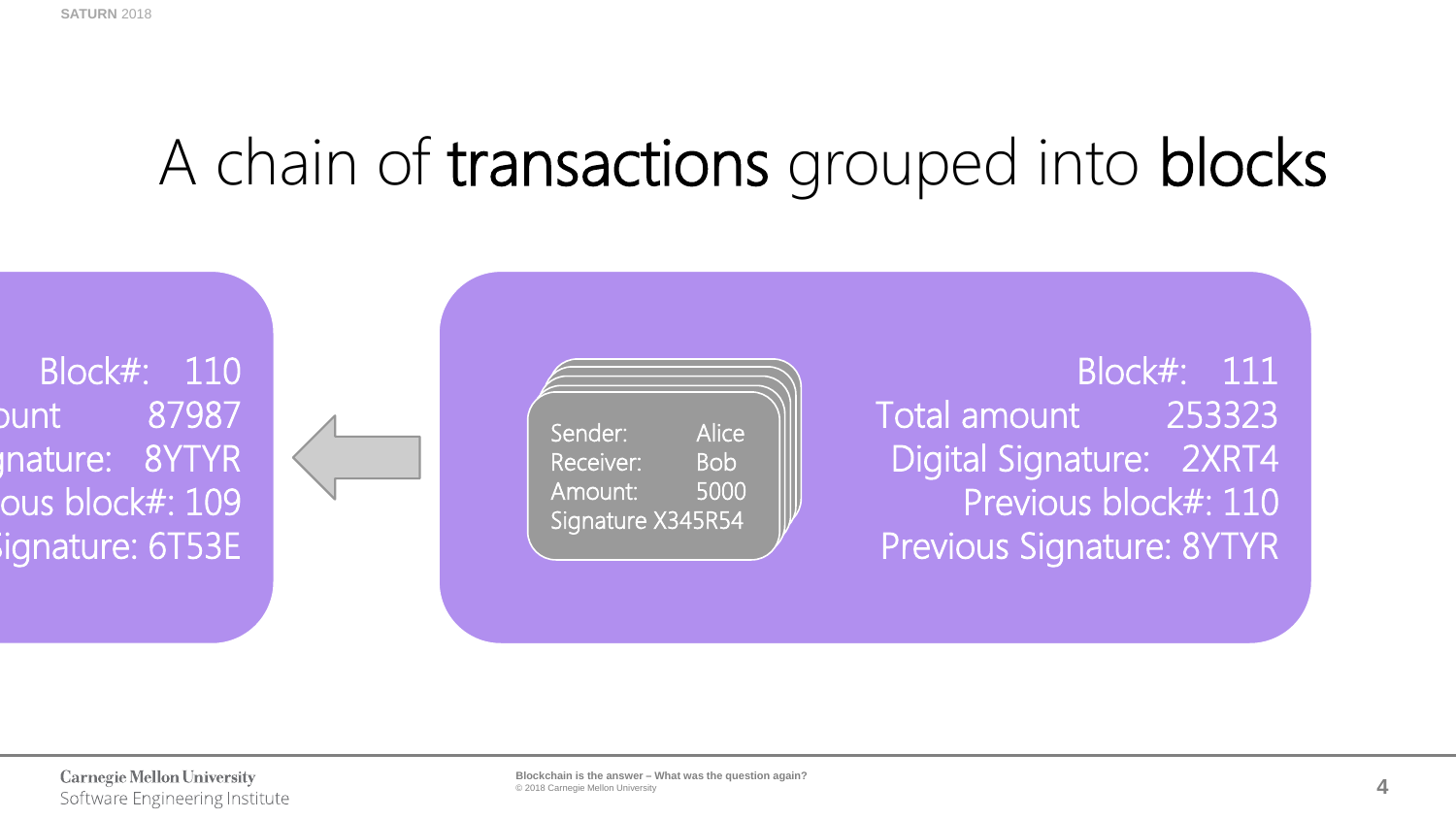

#### What they promise



#### What they can deliver

Carnegie Mellon University Software Engineering Institute

**Exercical is the answer – What was the question again?**<br>
© 2018 Carnegie Mellon University © 2018 Carnegie Mellon University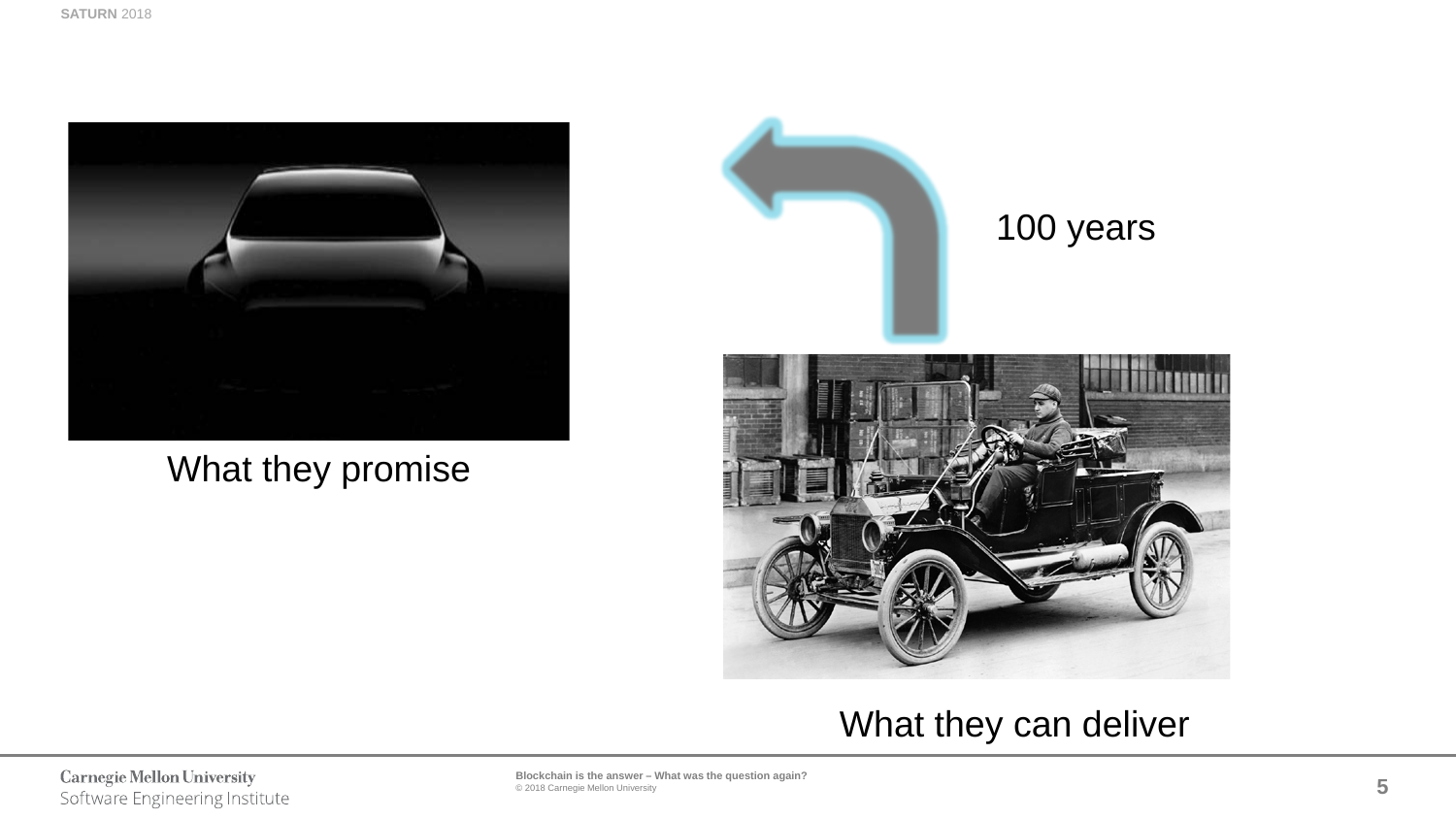

### **Consensus**

Carnegie Mellon University Software Engineering Institute

**6 Blockchain is the answer – What was the question again?<br>
© 2018 Carnegie Mellon University** © 2018 Carnegie Mellon University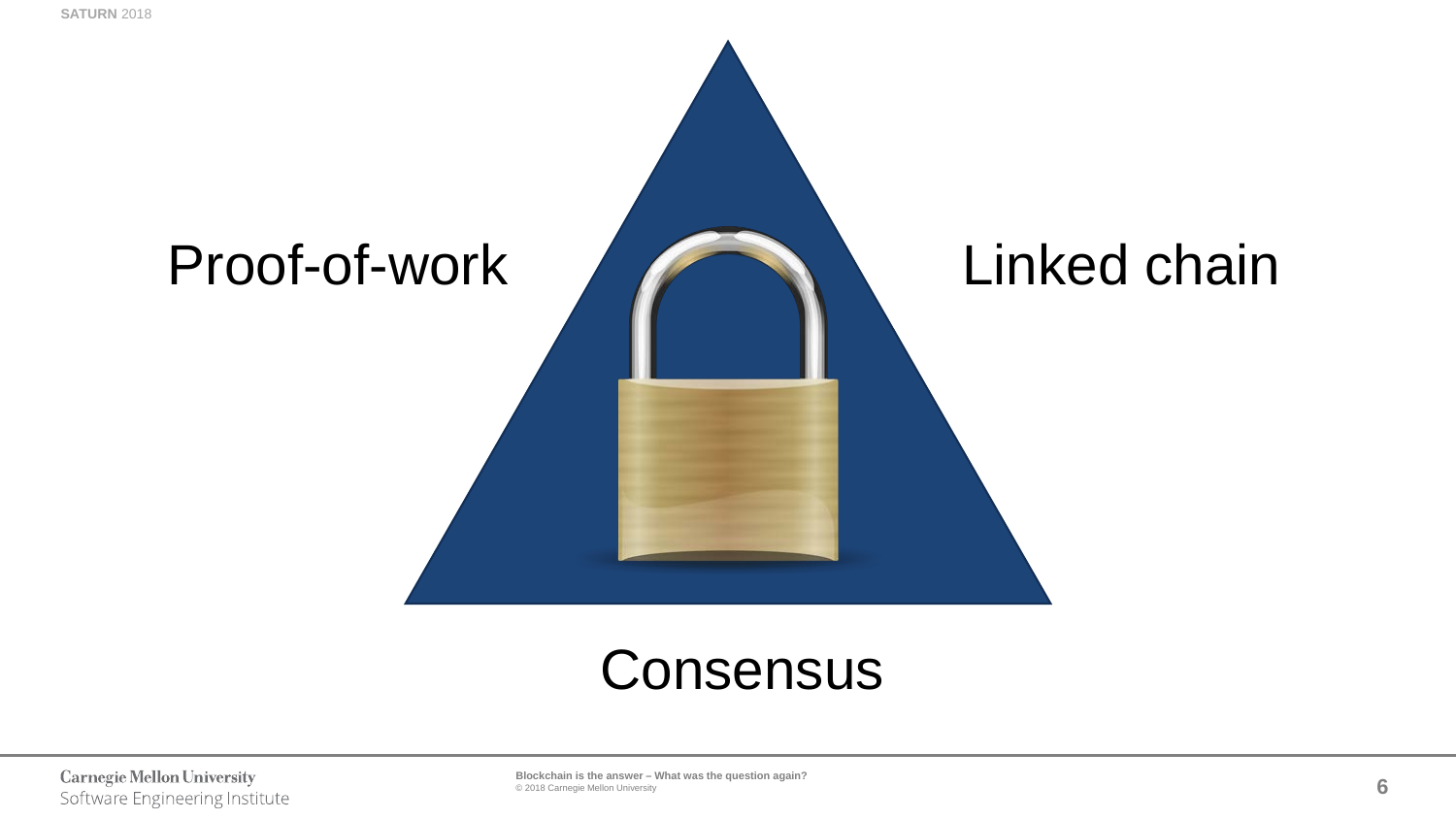





**Carnegie Mellon University**<br>Software Engineering Institute

**7 Blockchain is the answer – What was the question again?** © 2018 Carnegie Mellon University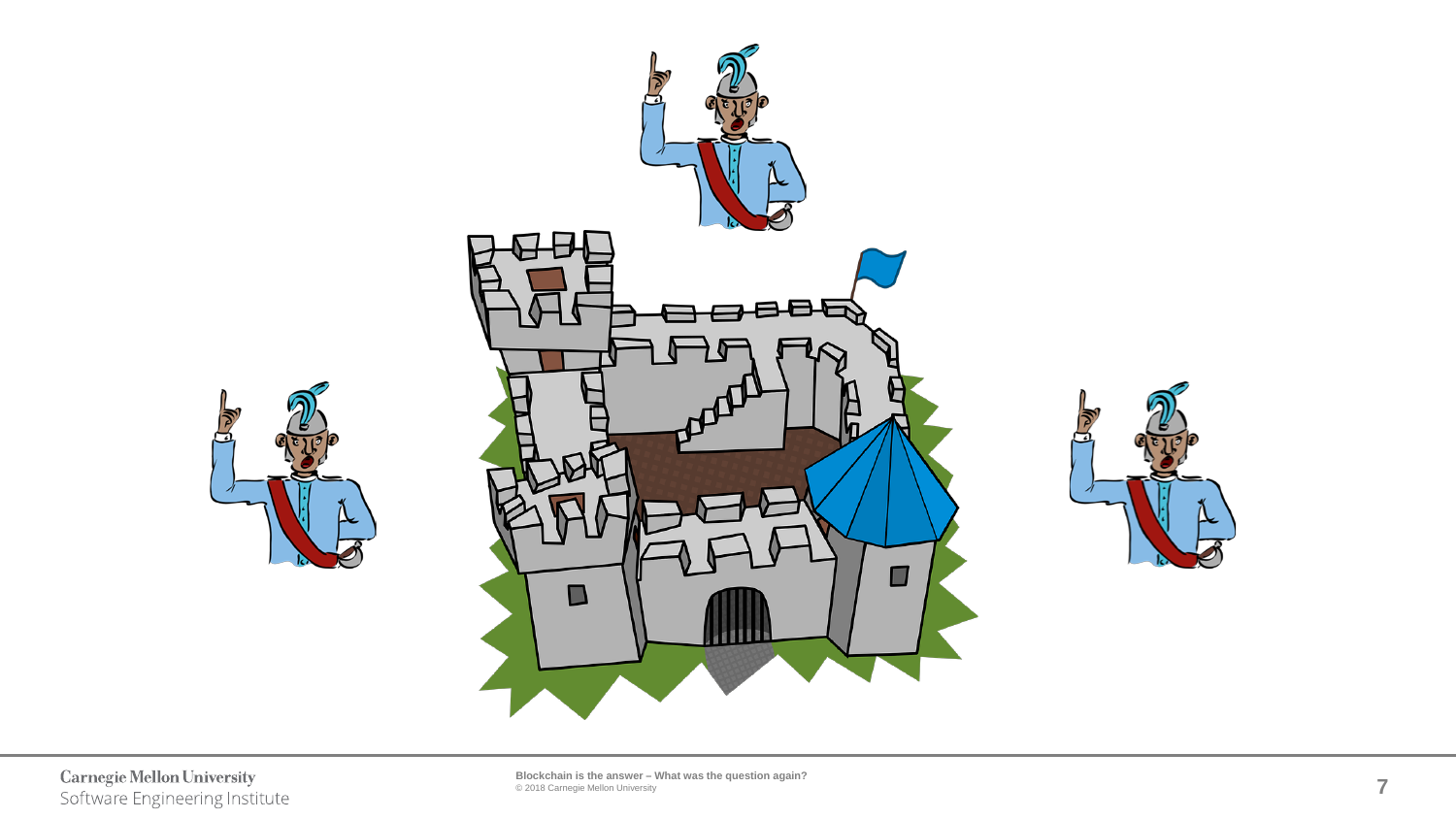### Blockchain is the answer – what was the question again? Usage in the energy industry

Carnegie Mellon University Software Engineering Institute

**8 Blockchain is the answer – What was the question again?<br>
© 2018 Carnegie Mellon University** © 2018 Carnegie Mellon University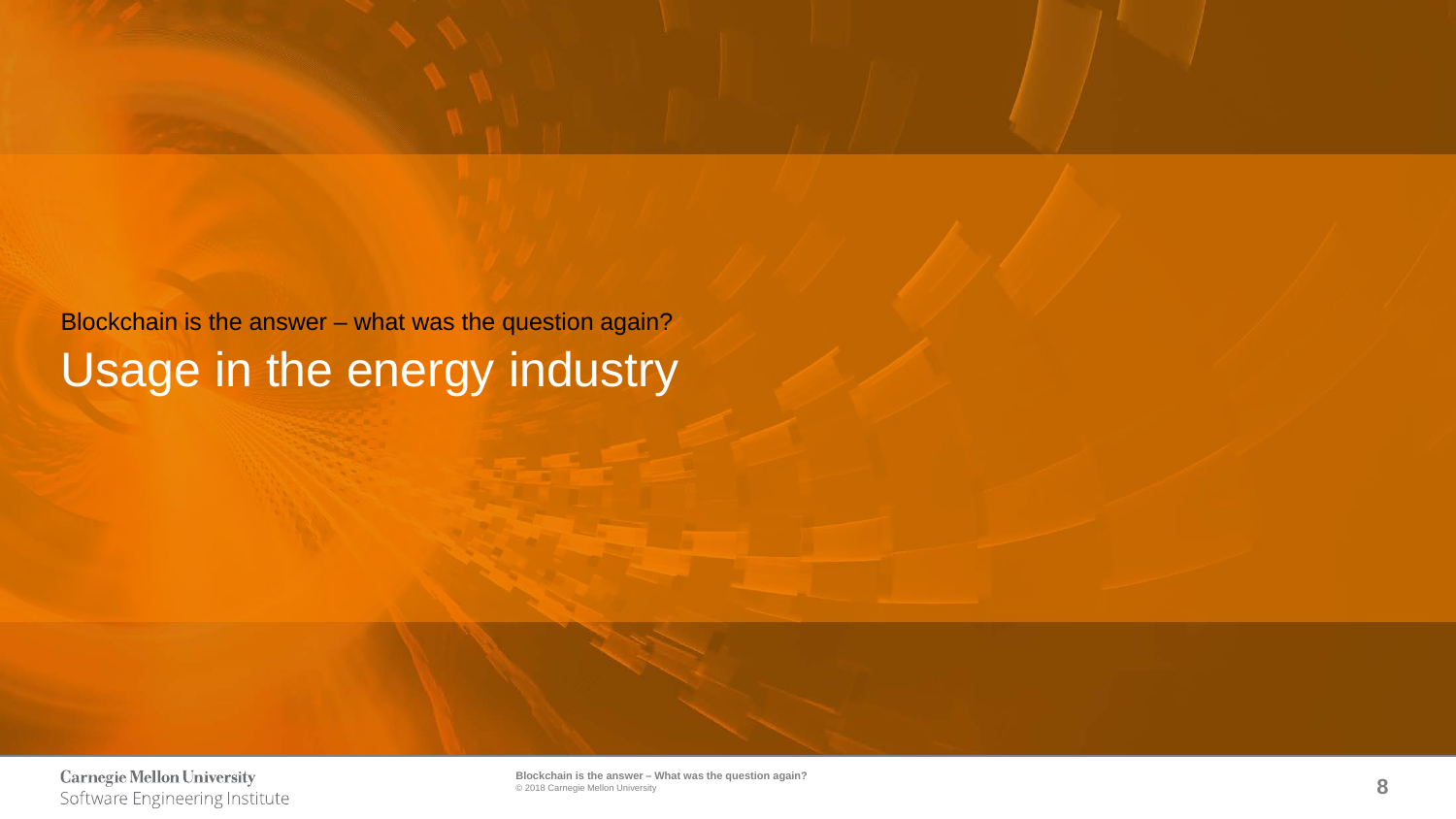## Certificate of origin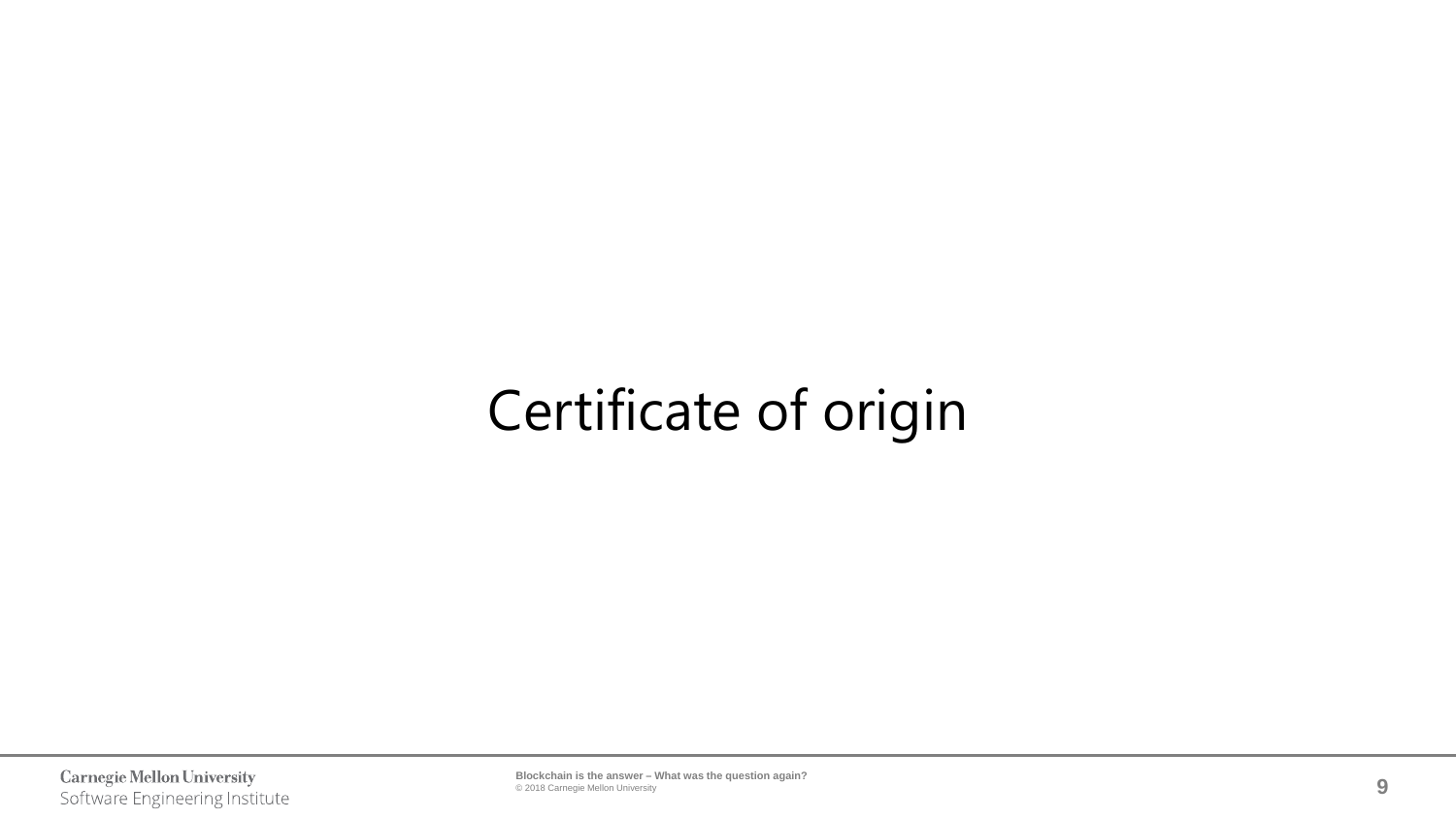

 $\mathcal{L}_{\mathcal{A}}$  $\mathbf{u}$ 

ш

 $\mathbf{u}$ 

ш

ш

 $\mathbf{u}$ 

ш

ш

 $\mathbf{u}$ 

ш

ш

 $\mathbf{u}$ 

ш

ш

 $\mathbf{u}$ 

ш

ш

 $\mathbf{u}$ 

ш

ш

 $\mathbf{u}$ 

ш

ш

 $\mathbf{u}$ 

ш

ш

 $\mathbf{u}$ 

ш

ш

 $\mathbf{u}$ 

ш

ш

 $\mathbf{u}$ 

ш

ш









**Carnegie Mellon University** Software Engineering Institute

**10 Blockchain is the answer – What was the question again?<br>© 2018 Carnegie Mellon University<br><b>10** © 2018 Carnegie Mellon University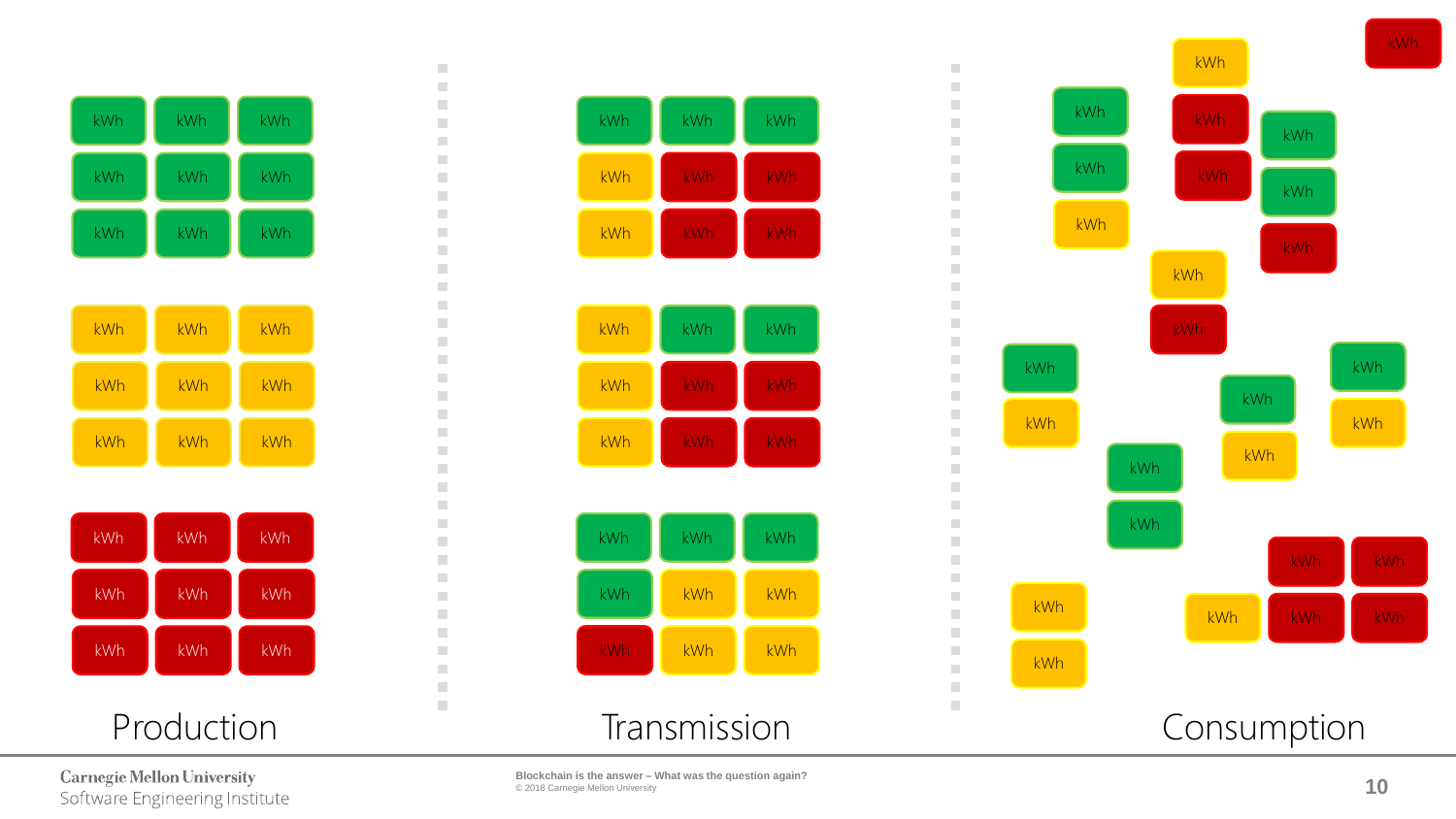## Oil cargo ownership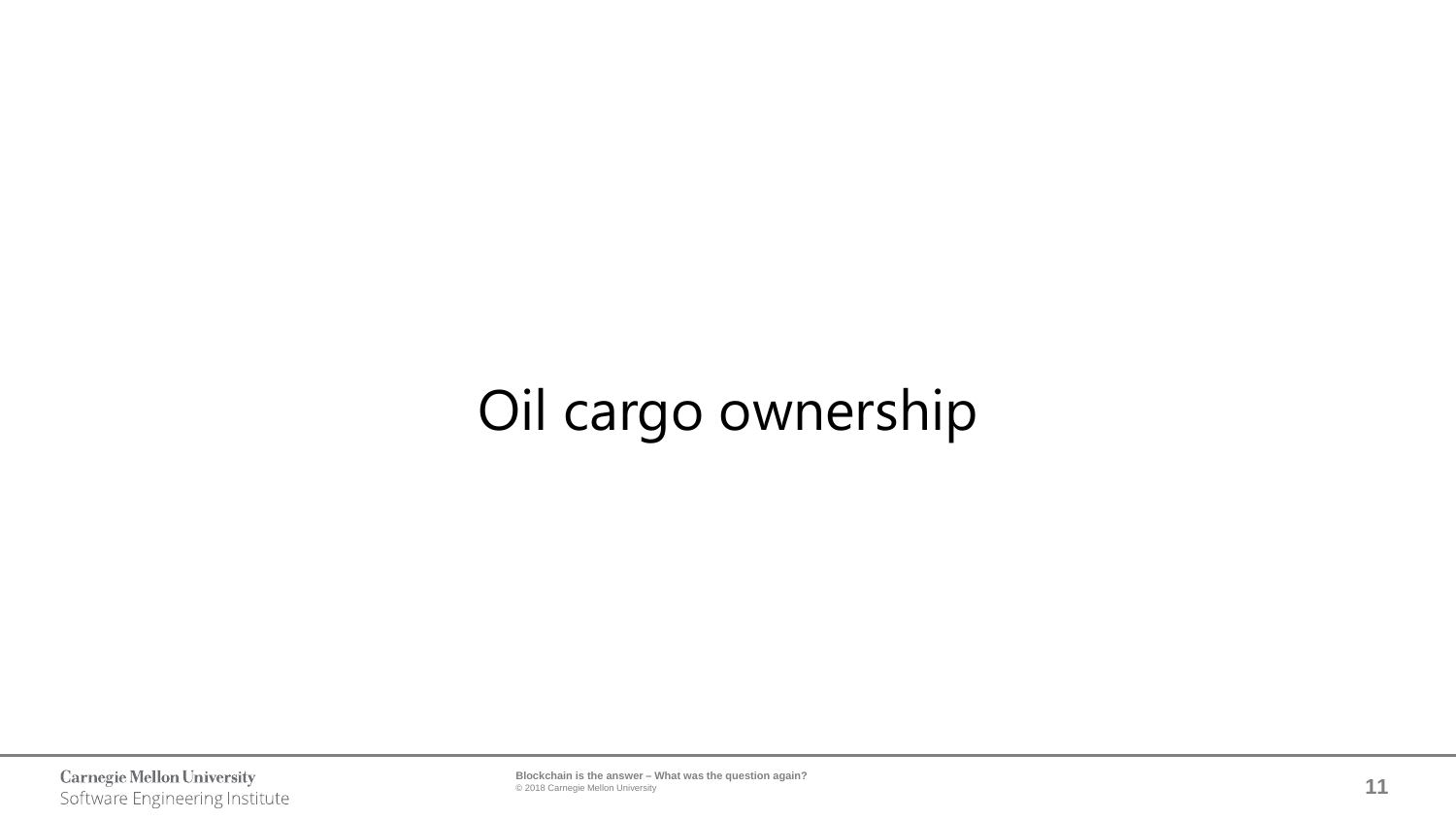$E_{NC}$  [1805,  $Avg.1$ ] Suppled by the Crace of God in good Order and wel Conditioned, by W<sup>W</sup> faster is Matter, under God , for prefent Voyage Show at Cale is and now riding at Anchor in the Jag us and by God's Grace bound for  $T$ . to alexandria Two quarter White Wine  $29.641$ being marked and numbered as in the Margin, and are to be delivered in the like<br>good Order, and wel Conditioned, at the aforefaid Port of *alteran dua*<br>(the Danger and accidents of Navegation of whatever nature and Kind fo or to he/ Affigns, he or they paying Freight for the said Goods Nollano with Primage and Average accultomed. In witnefs whereof the Mafter or Purfer of the faid Ship hath affirmed to 3 Bills of Lading, all of this Tenor and Date,<br>the one of which 3 Bills being accomplished, the other 2 to fland<br>to data fo God fend the good Ship to her defidered Port in Safety AMEN. Da-Let 1 . august. 184

## **Bill of lading**

Holder owns cargo Physical document shipped around the world Avoids double spending – maintain chain of ownership Cumbersome and expensive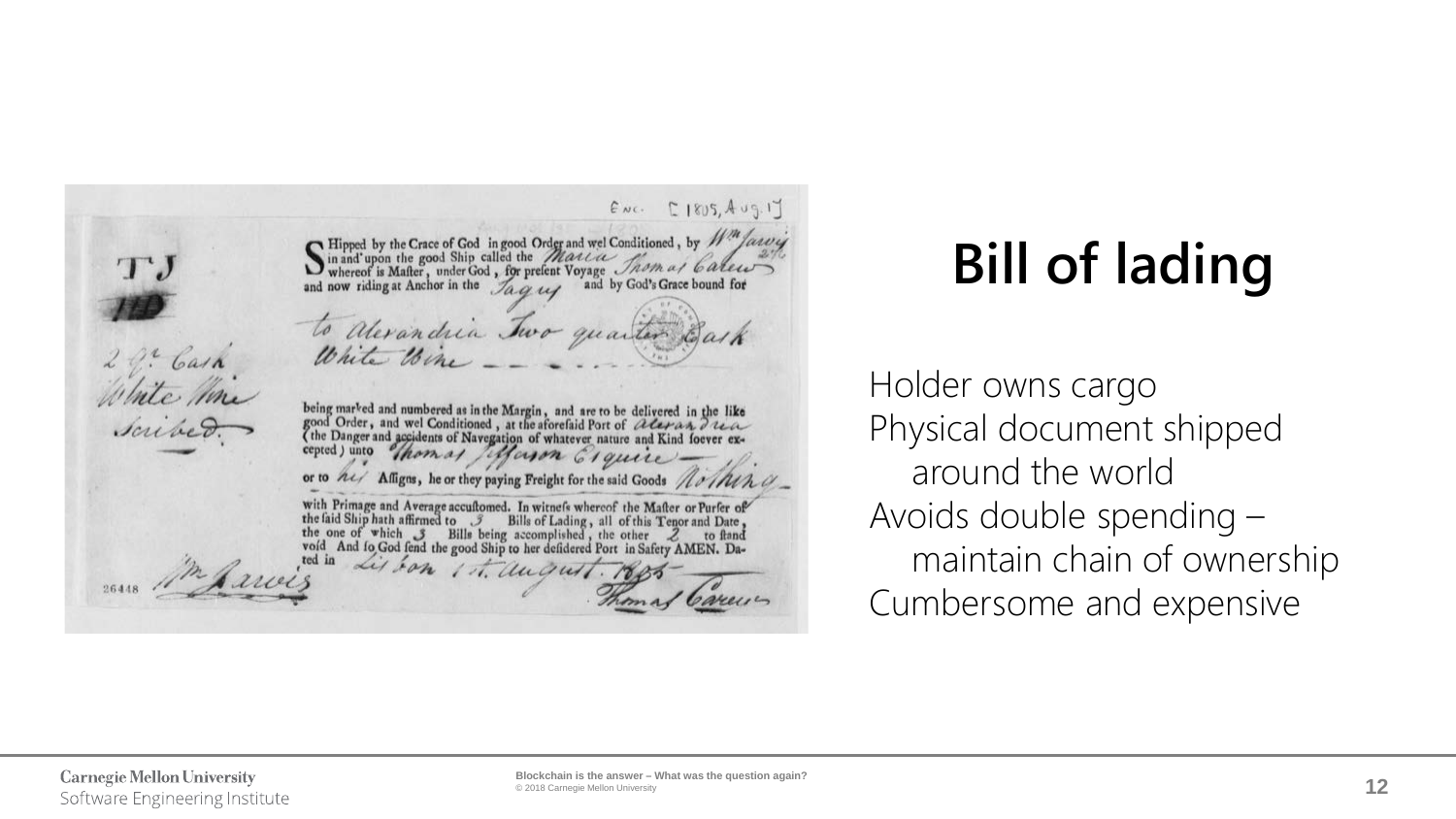### The machine network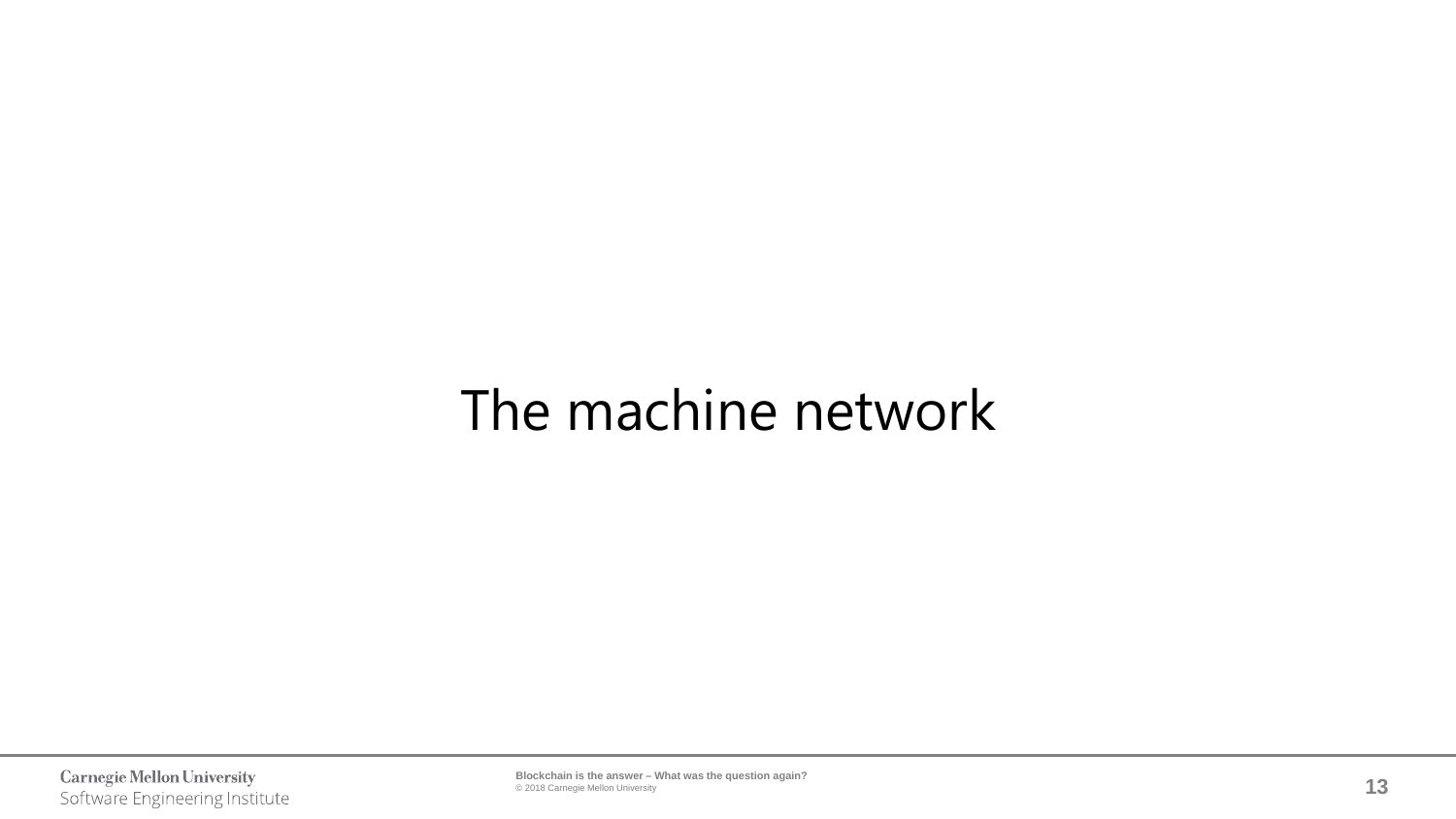

 $\label{eq:carneg} \textbf{Carnegie} \, \textbf{Mellon}\, \textbf{University}$ Software Engineering Institute

**14** Blockchain is the answer – What was the question again?<br>© 2018 Carnegie Mellon University © 2018 Carnegie Mellon University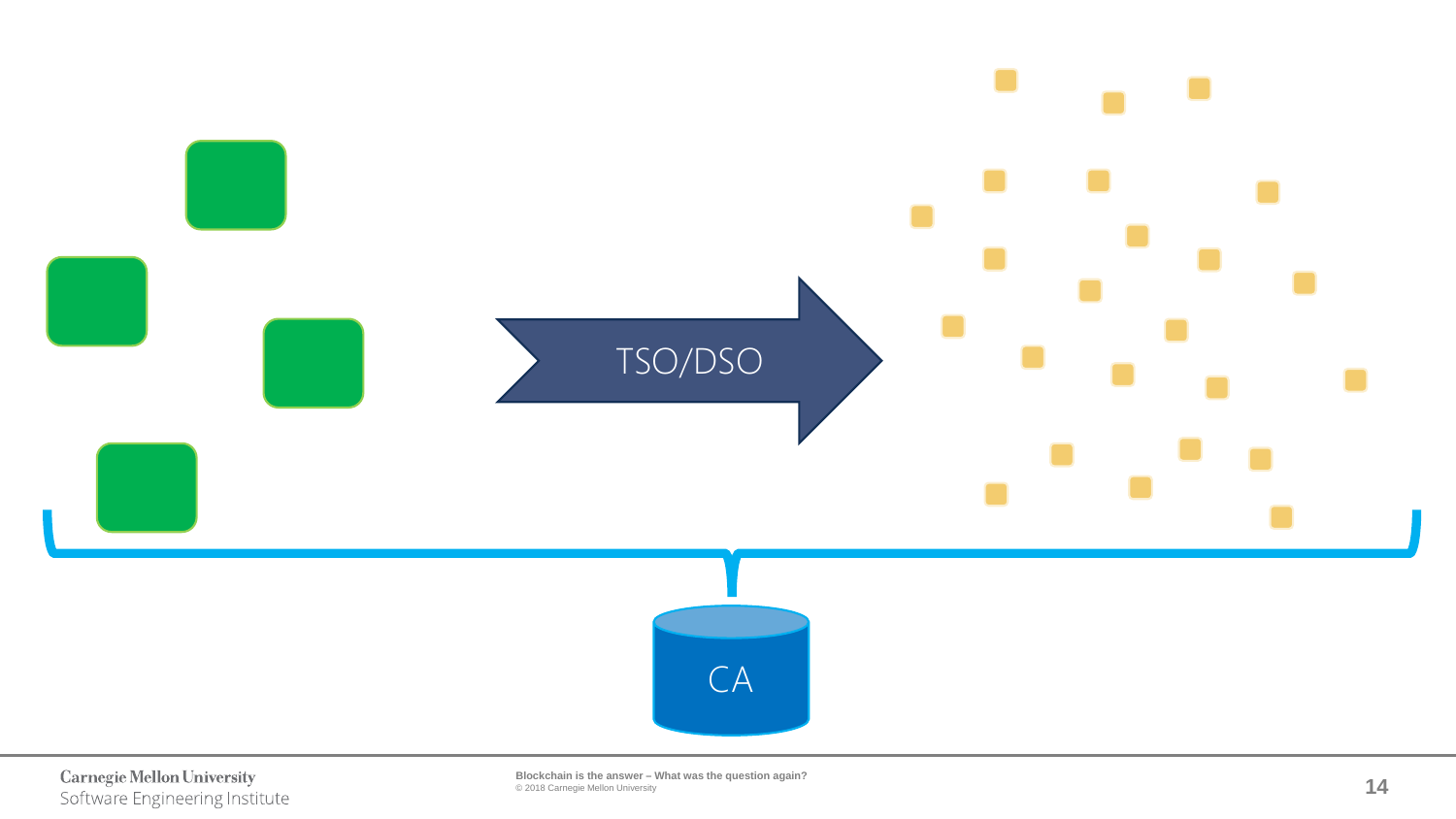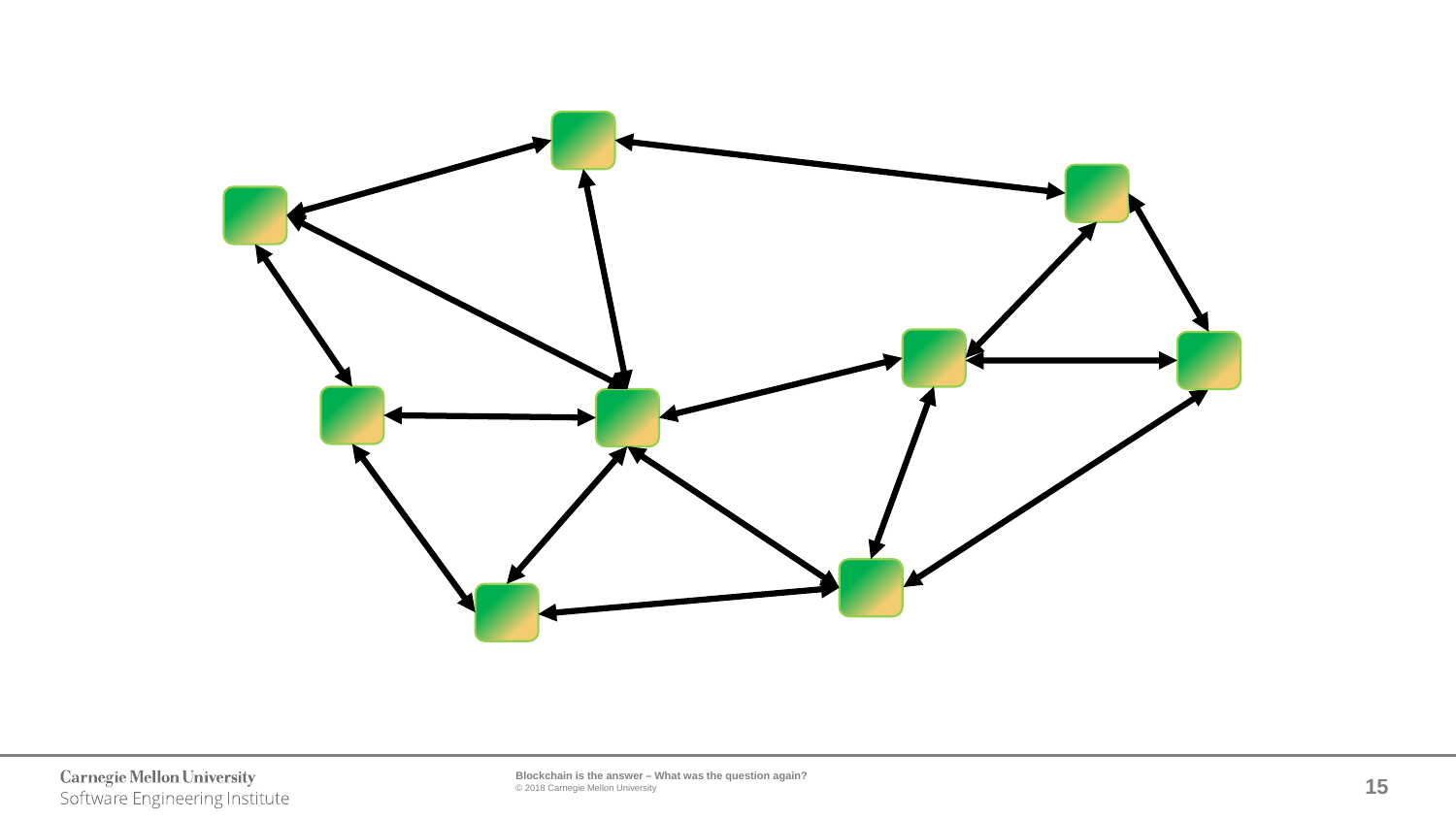### Blockchain is the answer - what was the question again? Evaluating blockchain proposals

**Carnegie Mellon University** Software Engineering Institute

**16 Blockchain is the answer – What was the question again?** © 2018 Carnegie Mellon University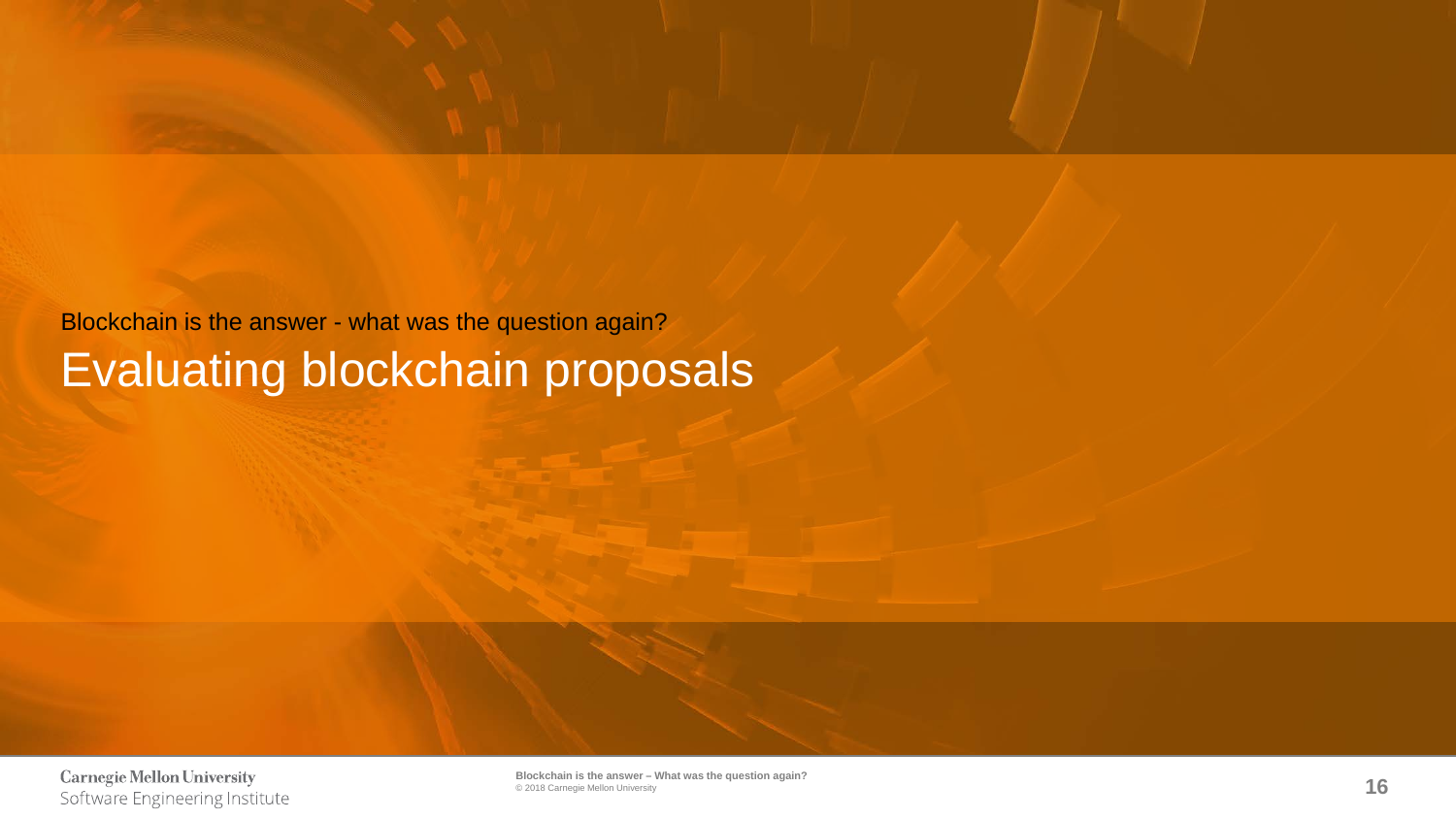- 1. Trusted transactions
- 2. Transparency
- 3. Central authority
- 4. Non-repudiation
- 5. Smart contracts/behavior
- 6. Timing and performance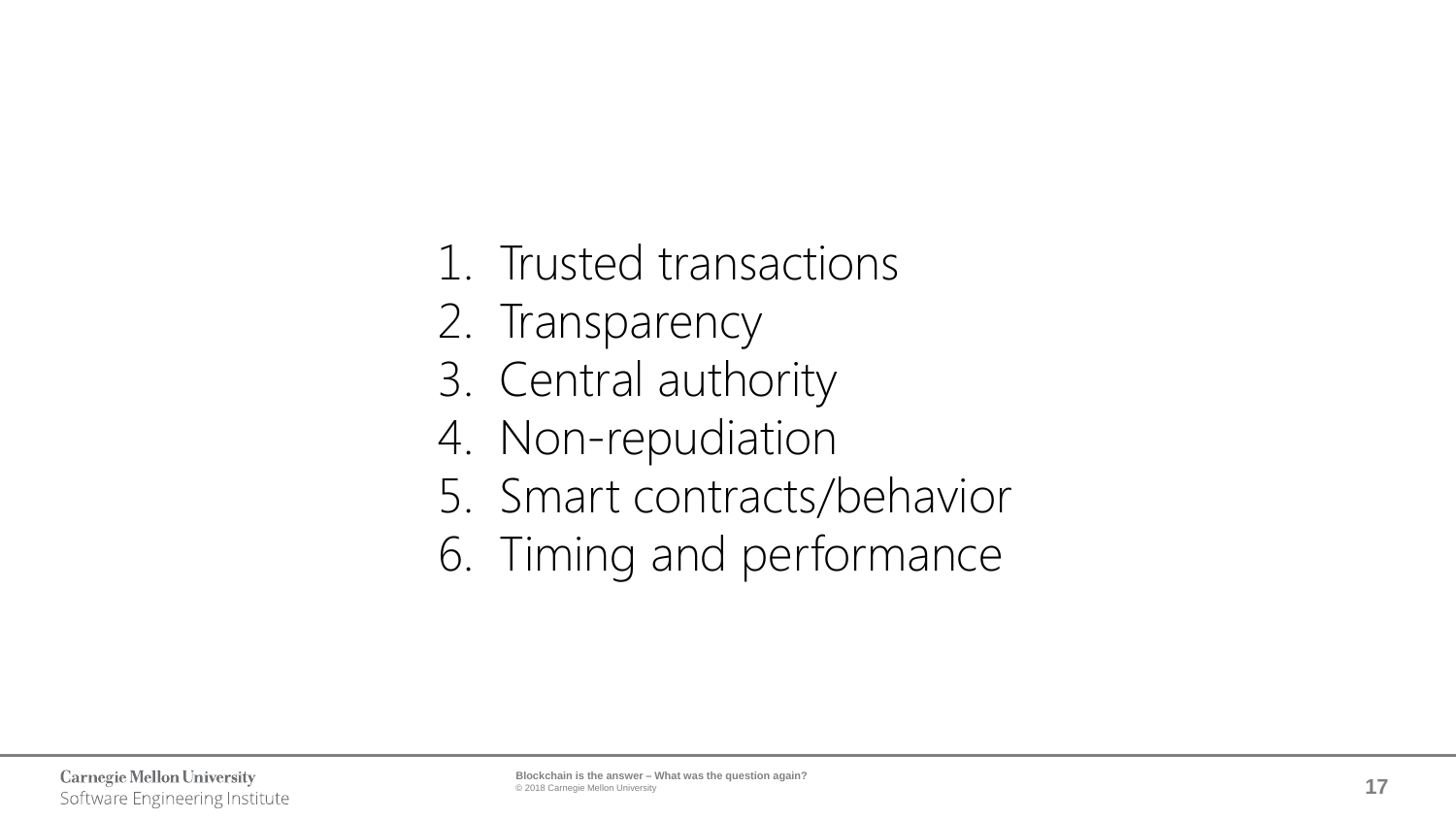### 1. What is the trusted transaction?

Blockchains are in its essence based around trusted transactions. Identifying the underlying trusted transactions is key in evaluating blockchain suitability.

- **a. Very suitable**: Transaction chains between multiple counterparties that can be represented as financial transactions using cryptocurrencies and crypto wallets. E.g. certificates of origination
- **b. Very suitable**: Information exchange chains between multiple counterparties where the information can be digitally signed, e.g. bills of lading
- **c. Somewhat suitable**: One-sided publications of information on events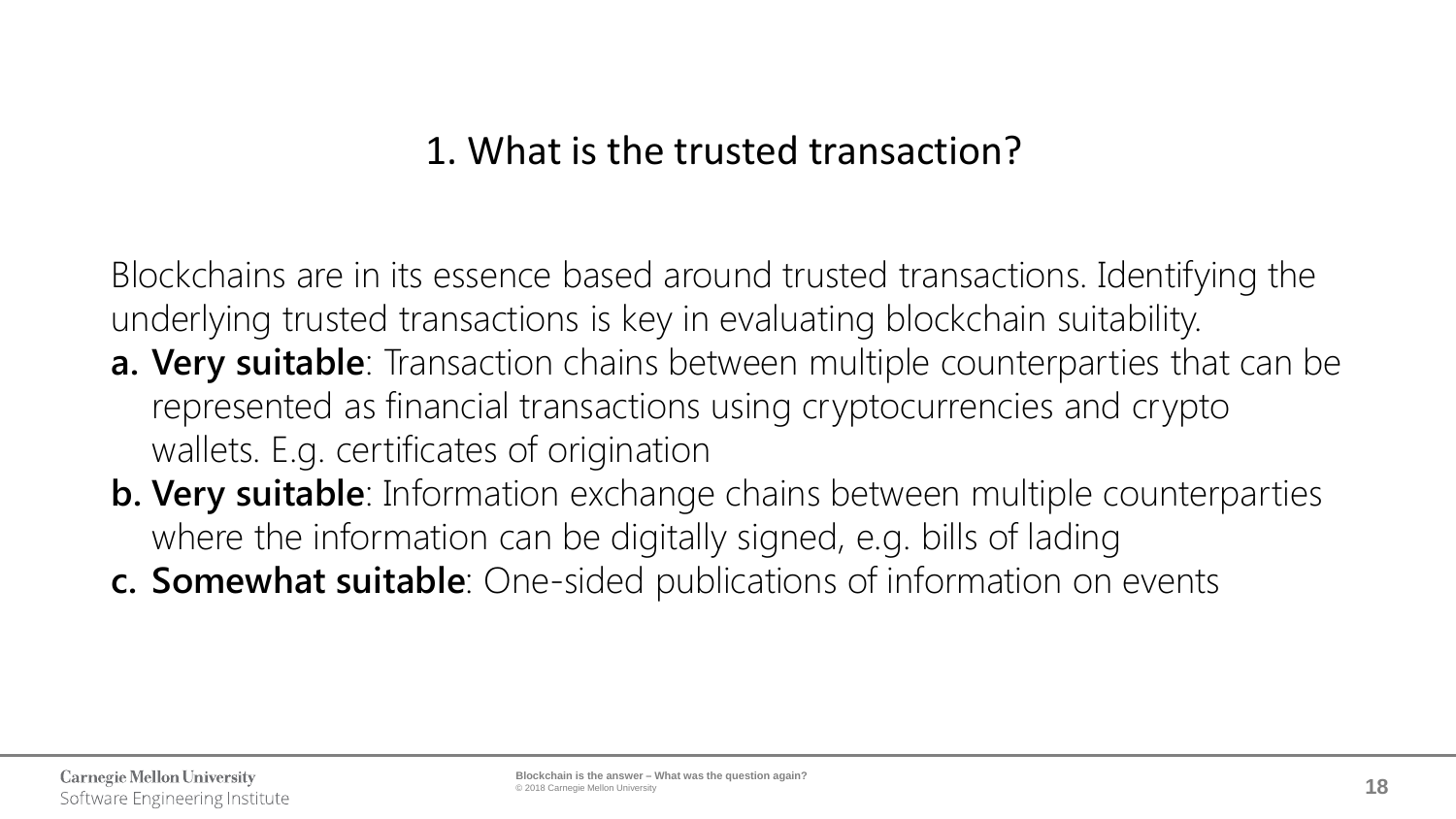### 2. What is the transparency?

Blockchains are built to be transparent as part of the trust model.

- **a. Very suitable**: Transactions that are public
- **b. Somewhat suitable**: Transactions that are private, but where a digital representation (hash) of the transaction can be made public
- **c. Not suitable**: Transactions where neither information itself, or knowledge of the existence of the transaction can be made public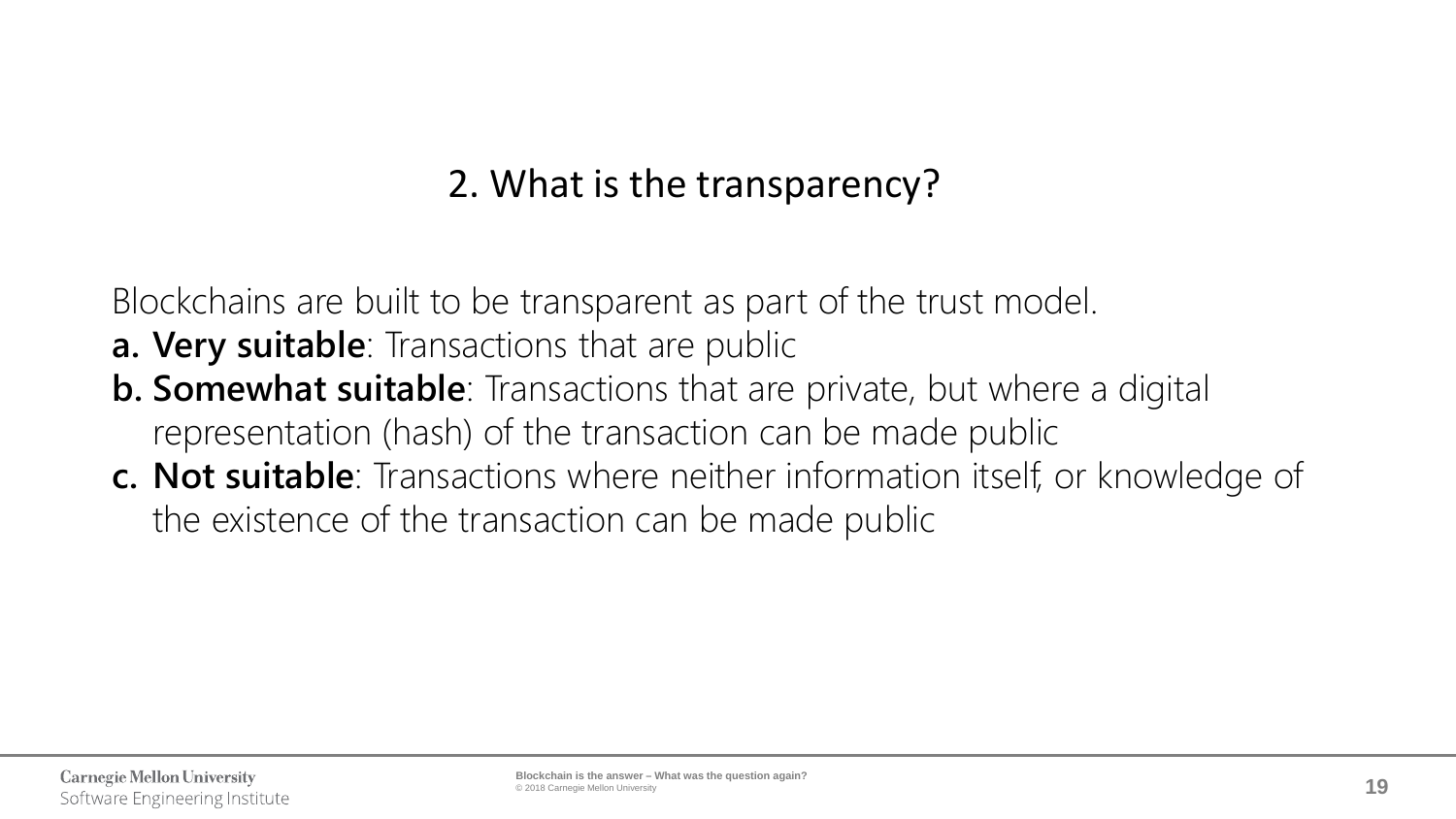### 3. Use of central authority

Blockchains are built to provide trust without a central authority.

- **a. Very suitable**: Transactions where the central authority today is not fully trusted
- **b. Very suitable**: Transactions where the use of a central authority is costly, time consuming or cumbersome
- **c. Not suitable**: Transactions where the removal of the central authority does not provide any added value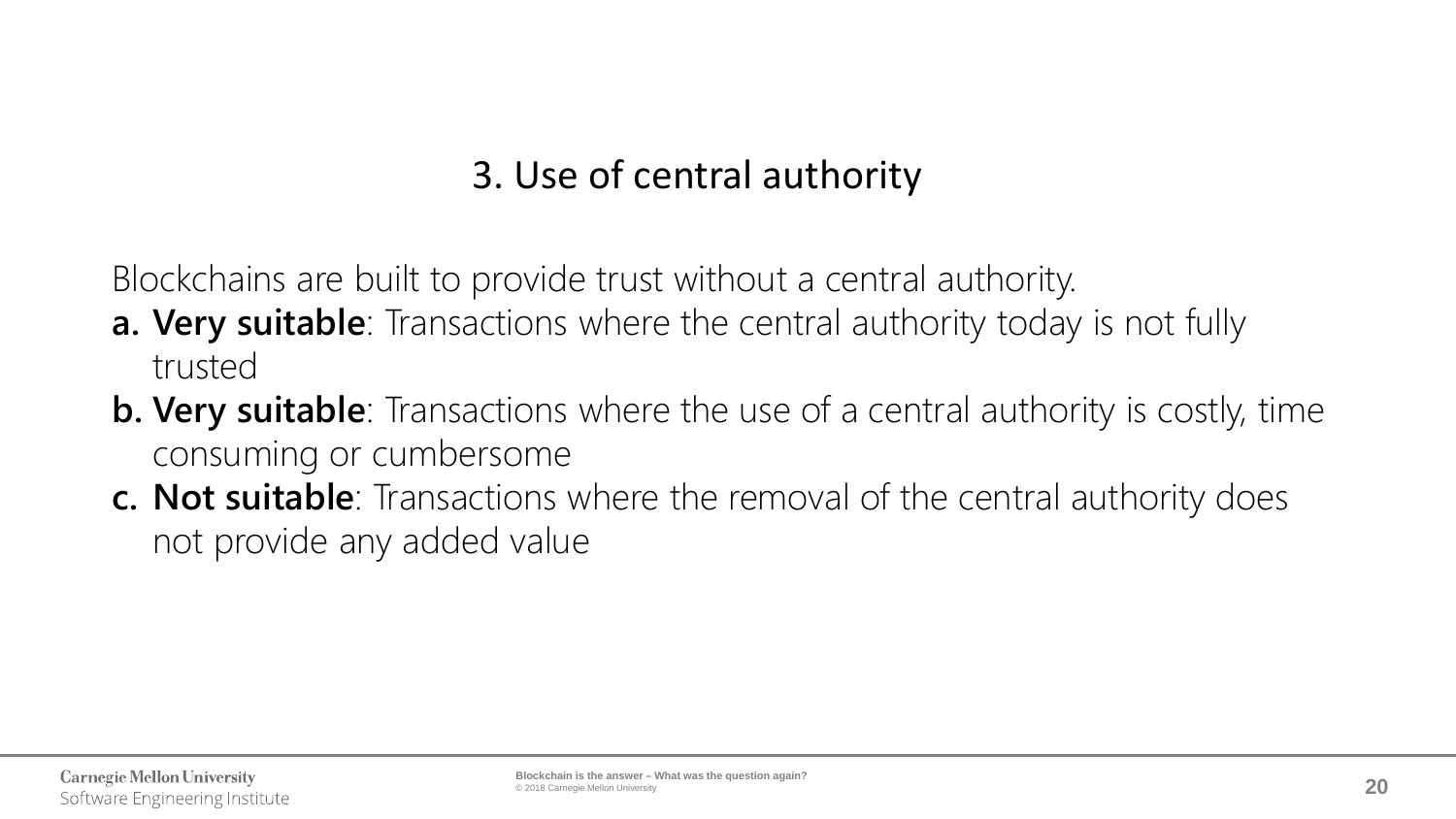### 4. Non-repudiation

Blockchains are built to provide trust by enforcing non-repudiation.

- **a. Very suitable**: Transactions where we worry about counterparties repudiating their prior transactions
- **b. Very suitable**: Publication of information where we need to be prove that a transaction happened at a given time and with a given content
- **c. Not suitable**: Transactions where we neither worry about repudiation or proving the timing of a transactions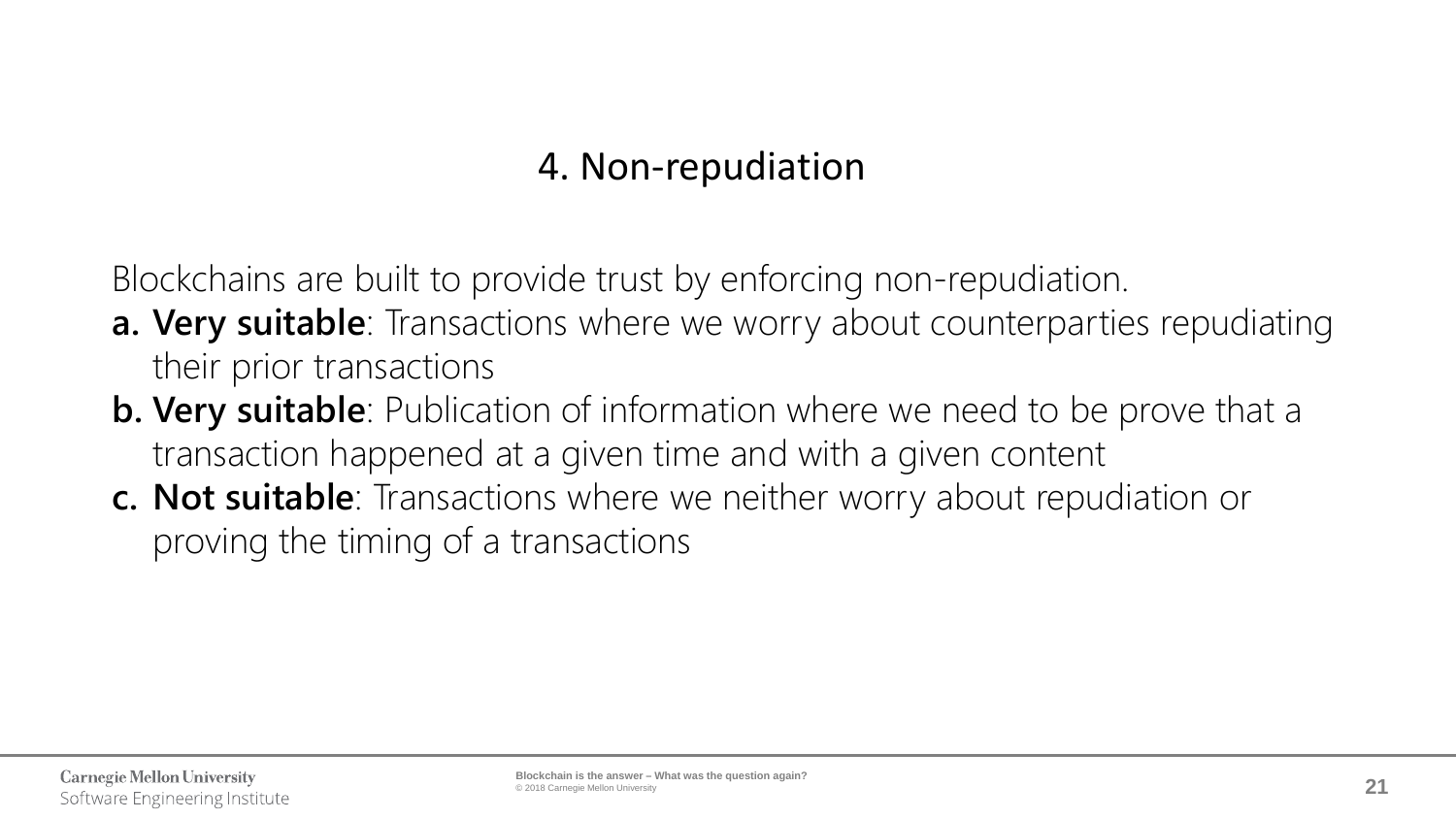#### 5. Smart contracts

Blockchains have the ability to add behavior using code. The code and resulting behavior poses a serious security risk, and must be evaluated carefully against security vulnerabilities.

- **a. Very suitable:** Transactions with simple behavior using a handful of transaction states in a closed graph based on open source code
- **b. Somewhat suitable**: Transactions with semi-complex behavior or simple transactions with behavior based on proprietary/closed source code
- **c. Not suitable**: Transactions with complex behavior or non-simple transactions based on proprietary/closed source code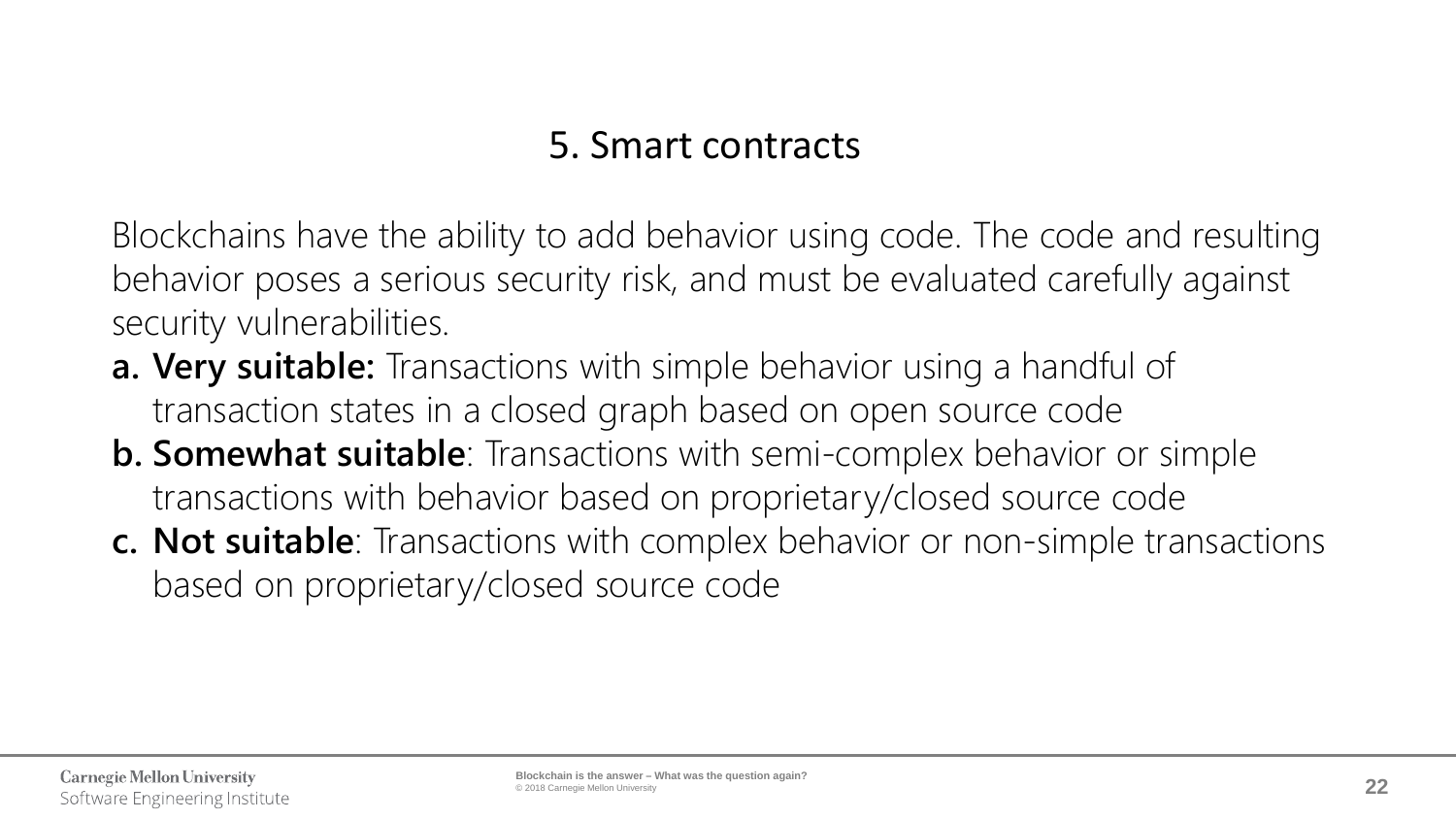### 6. Timing/performance

Blockchain is (currently) based on complicated consensus algorithms that takes time and effort to complete. This means that there is a delay from a transaction is published until it is verified, as well as a delay on the number of transactions per second. Currently the delay is about one hour with a restriction of 7-15 transactions/second in most major blockchain implementations.

- **a. Very suitable:** Long running transactions with low volume with no requirements for immediate verification
- **b.** Not suitable: Transactions with high volume (>5 transactions/sec) or where immediate verifications is required.